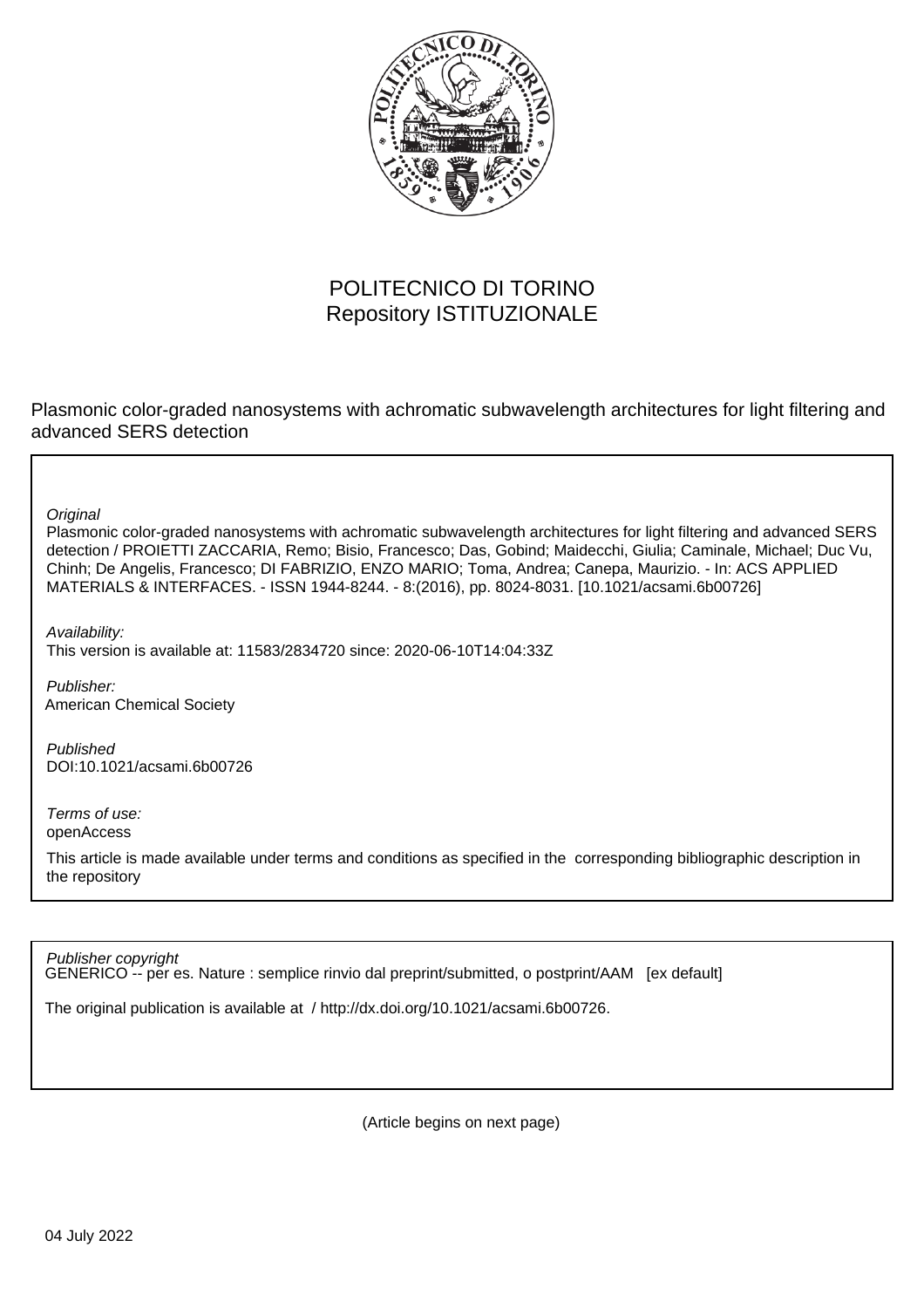# Plasmonic Color-Graded Nanosystems with Achromatic Sub-Wavelength Architectures for Light Filtering and Advanced SERS Detection

*Remo Proietti Zaccaria† , Francesco Bisio,\*, Gobind Das†,‡, Giulia Maidecchi¶,♦ , Michael* 

*Caminale¶,§, Chinh Duc Vu¶,♯, Francesco De Angelis† , Enzo Di Fabrizio‡ , Andrea Toma† , Maurizio* 

*Canepa¶*

† Istituto Italiano di Tecnologia, Via Morego 30, 16163 Genova (Italy),

⊥ Istituto Superconduttori, Materiali Innovativi e Dispositivi (SPIN), Consiglio Nazionale delle Ricerche, Corso Perrone 24, 16152 Genova (Italy),

‡ PSE division, King Abdullah University of Science and Technology (KAUST), Thuwal (Saudi Arabia)

¶ OptMatLab, Dipartimento di Fisica, Università degli Studi di Genova, Via Dodecaneso 33, 16146 Genova (Italy)

♯ Institute of Materials Science, Vietnam Academy of Science and Technology, 18 Hoang Quoc Viet road, Cau Giay district, Hanoi (Vietnam).

§ present address: INAC-SPINTEC, CEA, 17 rue des Martyrs - Bat. 10.05, F‐38000 Grenoble (France).

♦ present address: Istituto Italiano di Tecnologia, Via Morego 30, 16163 Genova (Italy)

\*to whom correspondence should be addressed. Email: Francesco.bisio@spin.cnr.it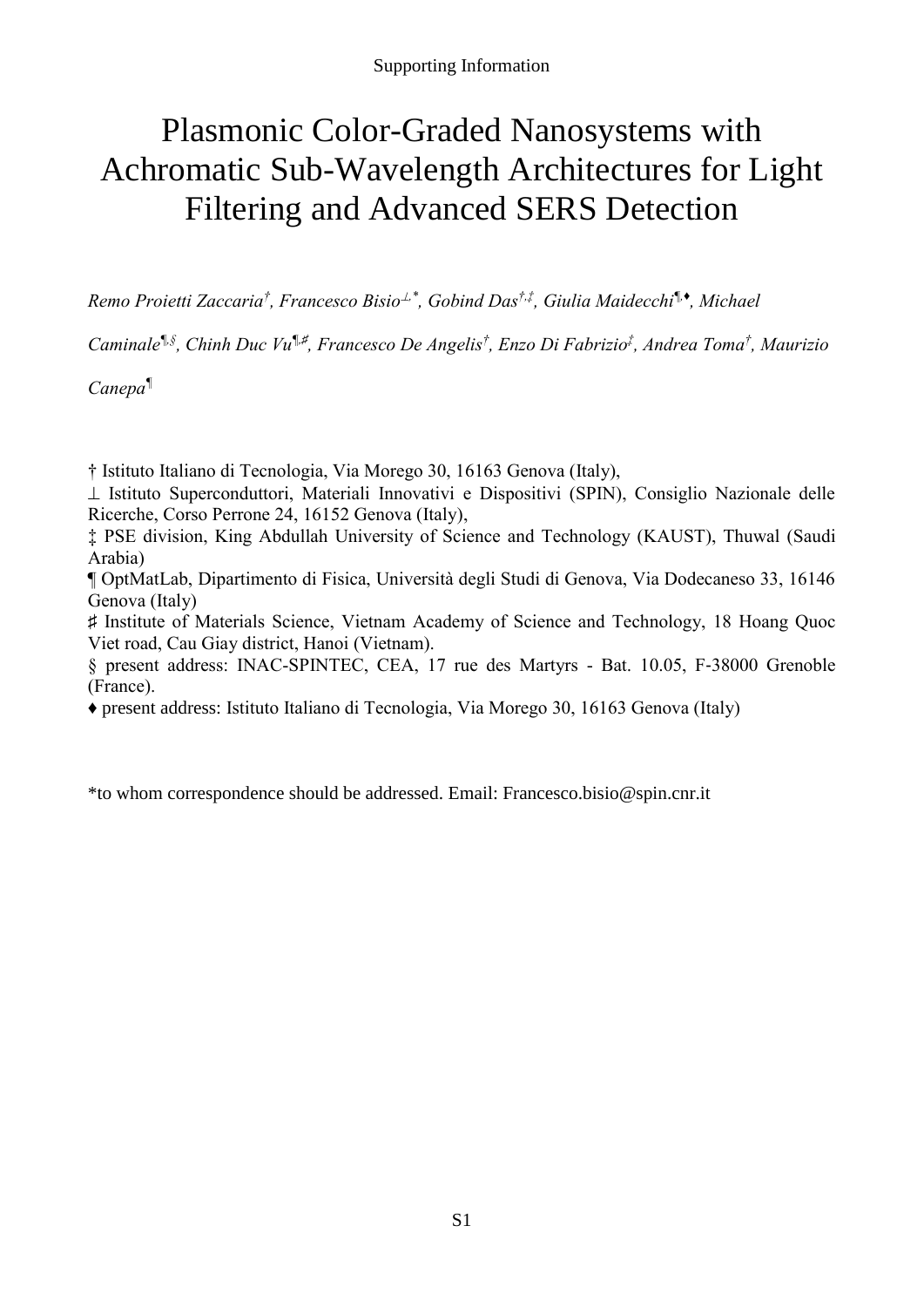#### Supporting Information



**Figure S1: (a) Extinction spectra for Ag when a 3 nm layer of 4-mercaptobenzoic acid is deposited on the nanoparticles. The green (red) dot corresponds to 532 nm (633 nm). The inset shows the mesh resolution (mesh < 0.5 nm). (b-c) Electric field enhancements for the 532 nm excitation calculated immediately outside the 4MBA layer and the metallic nanoparticle, respectively. Both the directionality of the field and its strong decay are clearly visible. (d-f) components of the electric field at 532 nm. (g-i) components of the electric field at 633 nm**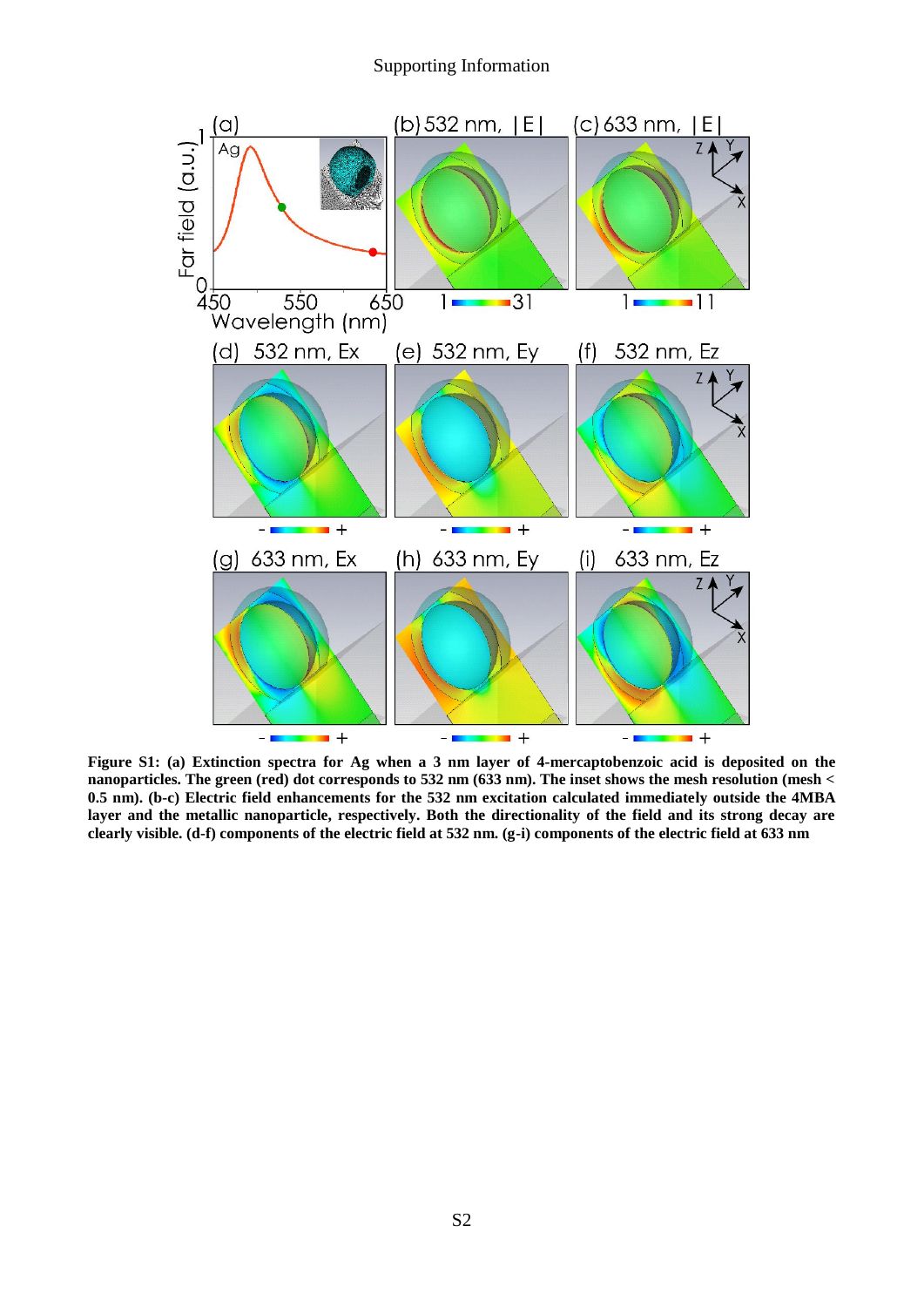#### Supporting Information



**Figure S2: (a) Extinction spectra for Au when a 3 nm layer of 4-mercaptobenzoic acid is deposited on the nanoparticles. The green (red) dot corresponds to 532 nm (633 nm). The inset shows the mesh resolution (mesh < 0.5 nm). (b-c) Electric field enhancements for the 532 nm excitation calculated immediately outside the 4MBA layer and the metallic nanoparticle, respectively. Both the directionality of the field and its strong decay are clearly visible. (d-f) components of the electric field at 532 nm. (g-i) components of the electric field at 633 nm.**